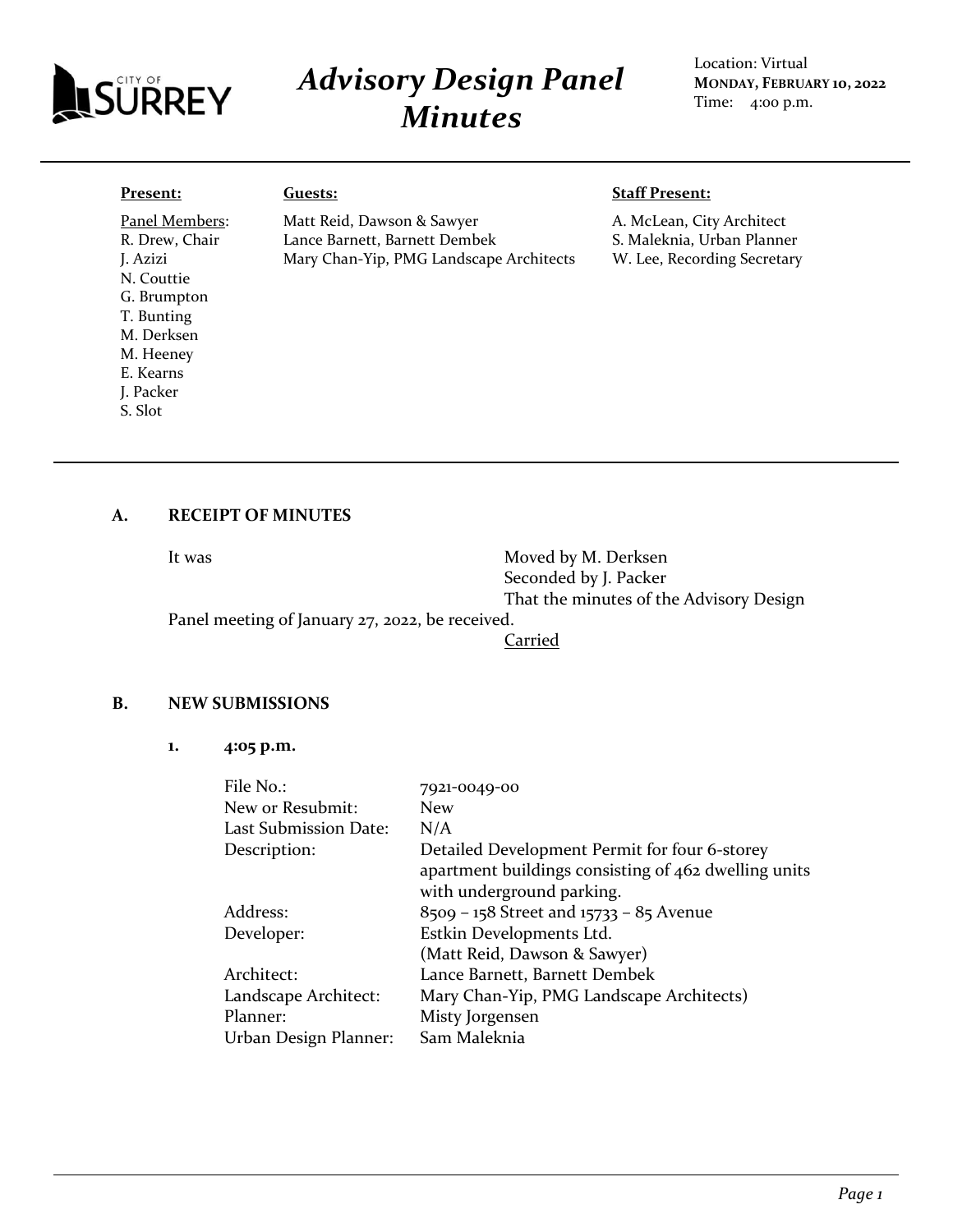The Urban Design Planner explained the background of the overall site and advised that the staff worked with the applicant regarding the general site planning, massing, architectural expression, interfaces, and landscape concept. The proposal generally complies with the Fleetwood Town Centre Plan intent and direction, and the staff is supporting the proposal.

The Panel was asked to comment on the detailed building design as part of detailed DP review, and previous relevant key considerations that were brought up in the General DP ADP meeting from May 28<sup>th</sup> 2020.

The Project Architect presented an overview of the site planning, streetscapes, building concept, floor plans, and elevations.

The Landscape Architect presented an overview of the general concept for the Landscape design.

## **ADVISORY DESIGN PANEL STATEMENT OF REVIEW**

It was Moved by M. Derksen Seconded by T. Bunting That the Advisory Design Panel (ADP)

SUPPORT the project and recommends that the applicant address the following issues to the satisfaction of the Planning & Development Department.

Recommend that the landscaping submission return to staff for further development.

## Carried

Key Points

- Consider addressing potential privacy issues between the north interfaces of Buildings 1 and Buildings 2.
- Consider providing 100% of the indoor amenity space.
- Consider further refinement of the elevations for both building types 1 and 2.
- Consider further development of the north and south elevations of Building 2. Consider simplifying the expression and lending the vocabulary or language of Buildings 1 onto Buildings 2.
- Consider further development of the buildings' entries.
- Ensure that black window frames are not value engineered out of the project.
- Consider adding shade tolerant plants to the shady corners and incorporating more native species into the landscape.
- Consider further development of the courtyard and mews. Revisit the "Victorian" landscape theme and allow this to inform their design.
- Consider providing more intimate spaces, greater variety of seating areas and weather protection in the courtyards.
- Consider location of the children play areas to make them more visible to the main courtyards.
- Add play environment for younger children.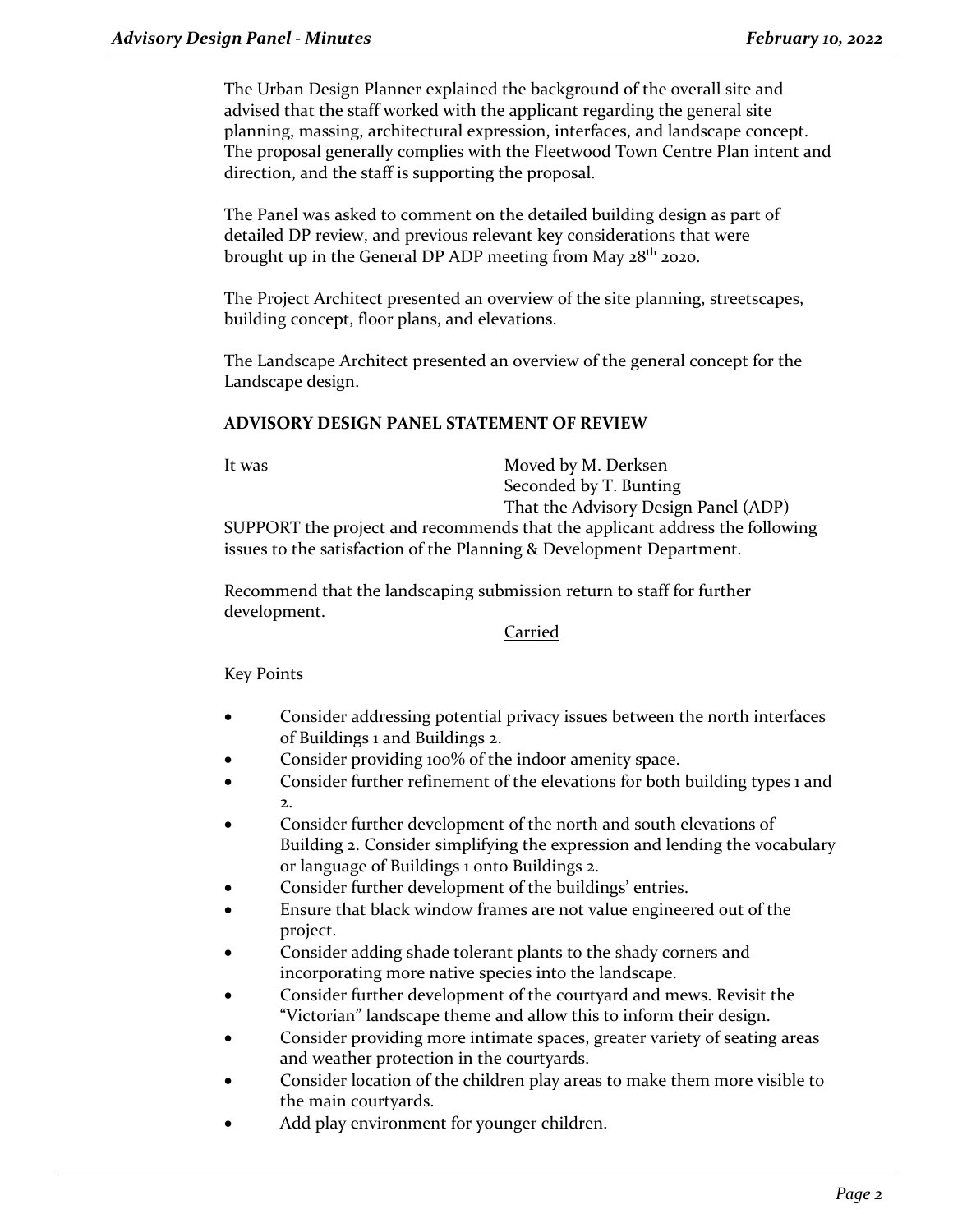- Consider further ways to activate the corner plazas.
- Consider providing adaptable suites in Building 2.
- Consider using energy and thermal comfort modelling to inform the design development. Use future climate files to best understand the resiliency of the project.
- Consider providing air conditioning.
- Consider electric charging stations for electric bike charging, and if possible, a bike maintenance facility.
- Minimize the need for mullions in the windows to minimize thermal bridging.

Site

- Recommend that play experience for younger age groups be added to this phase. Subsequent phases may take a while to be constructed. Families have kids in different age groups, it is nice if they can use one area.
- Consider location of play areas visibility from street versus visibility within courtyard.

Form and Character

- A good solid scheme that will set the tone well for Fleetwood as it is developed out to support the new SkyTrain extension. Very good-looking project – clean, simple, yet very effective Townhome definition. Stepping the J-shape buildings (Buildings 1) are a great idea. It makes building dynamic and energetic.
- Consider widening the space between north wing of Building 1 and Building 2 (both lots): concerns with the overlook and liveability for the units (BD/AC2/A2/B2) that face each other with a very minimal setback.
- Consider locating brick at the building base of Buildings 1, in lieu of Hardie panels.
- Consider further development of the parapet line, consider perhaps a more robust material.
- The building orientation sounds reasonable.
- Consider additional design development for the façade treatment. In particular on the brick components which should be taken down to the ground and also be capped more substantially than just a metal flashing (e.g. precast or masonry).
- Appreciate restraint and number of materials.
- Colour composition of the building façade managed well. However, the charcoal/beige colour should be revisited.
- The entries are not very welcoming and need some additional work to give more expression.
- For Building type 1 (especially Building 1 on Lot 3): Consider celebrating the corner entry element with a canopy & glazing continuing around the corner or giving this entry more prominence by changing planes-bumping in/out or chamfering-to open it up and activate the street.
- Consider additional weather protection over the entry for Building 2 (both lots).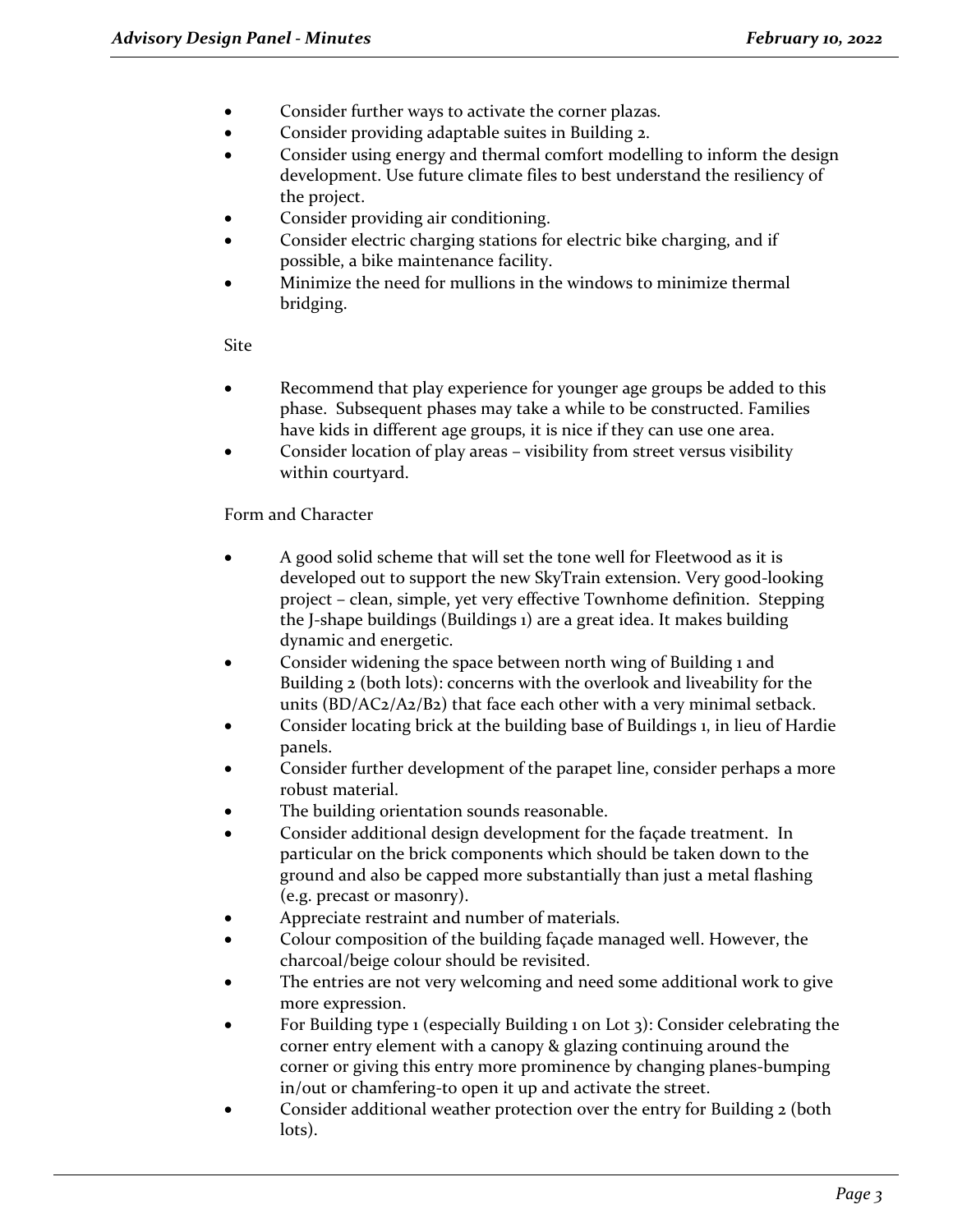- Consider further design development to the entry. Entries look good and there is lots of visibility into the lobby, but there is a narrow corridor to the elevator. This can be a challenge with bikes and strollers. Consider further review.
- Buildings 1 (both lots) elevation on 158th/Green Road has a rhythm in its architectural expression, but this language changes/loses steam as you move around the building; Consider some more consistency of façade articulation/fenestration on all elevations, all buildings.
- Consider introducing Indoor Amenity adjacent to the Outdoor Amenity at levels  $3 \& 5$  (Buildings 1, both lots), to make this space more useable, like a washroom and kitchenette.
- The amenity is programmed well especially on level 1 but the corridor separating the amenity rooms weakens the space design, consider a review.
- The top of the J-shape buildings 1 along 158th St. and the Green Lane is too flat. Consider more work to give more energy to the skyline.
- The street elevation for Building type 2 is overwhelming and busy. Consider further review.
- Consider additional design development for the façade treatment. In particular on the brick components which should be taken down to the ground and capped more substantially than a metal flashing (e.g. precast or masonry).
- The black window frames are a key element of the attractive exterior elevations. However, these are often dropped later due to cost issues, and this would drastically change the look of the buildings. It is important that the City obtain some form of firm commitment that they will be retained. Alternatively, the applicant should provide alternative elevations showing white or beige frames, so the actual design can be properly assessed.

# Landscape

- Amount of space that the applicant has provided with courtyards that are private is going to be very attractive in the new neighbourhood.
- Commend permeability and access to site.
- Appreciate presentation and commend applicant on green space and open space that the applicant has managed to fit into this project.
- Resolution of landscape at entries seems to be working.
- Appreciate attention to soil volumes, including that they are contiguous, without requiring a lot of walls.
- Recommend design development to increase granularity or intimacy of exterior amenity spaces, especially the BBQ area on the upper deck and L1 patio. Consider structures like arbours.
- Shadow studies show reasonable light access. Suggest that more planting be added to the courtyards in areas with significant shade. Lawn will not do well in these areas and extra planting will add layering, interest, and privacy to the experience of being in the courtyard.
- Recommend further design development to the wood fence detail as it does not seem to relate to the building architecture or the overall design theme.
- Recommend review of pedestrian circulation in the courtyards. There may be dead ends or areas where people will shortcut across soft landscape creating goat paths. Suggest creating complete loops which will allow residents to move efficiently in multiple directions, be positive for people taking short walks or kids on trikes etc.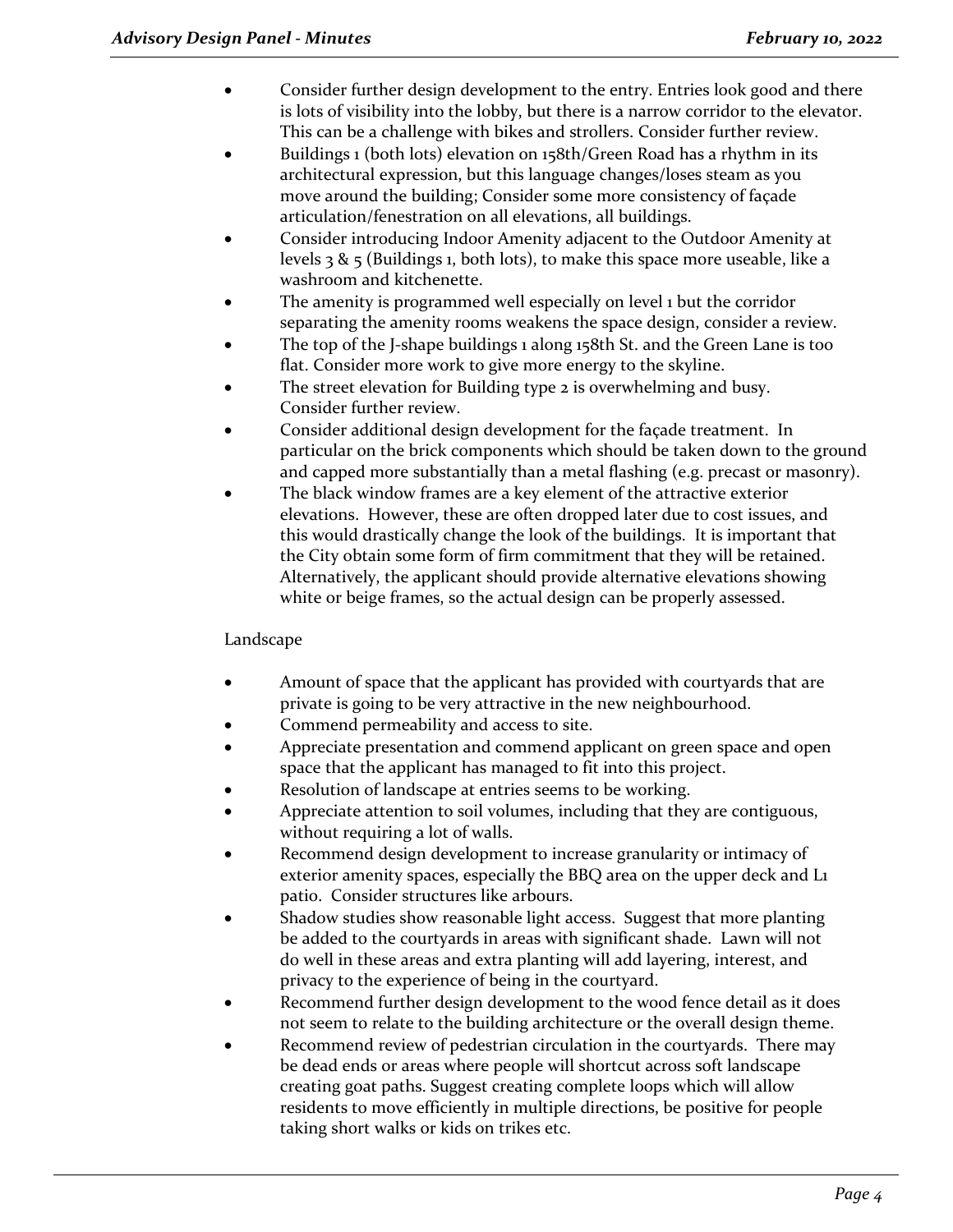- Suggest developing the landscape design with a clear overarching narrative to foster unique identity and sense of place for each courtyard and the mews landscape. Softer forms, more variation of size of spaces, vertical elements with weather protection would be good outcomes of the design development process that would add value to the project.
- Consider adding some covered outdoor space that, in addition to being very useful in our climate, can help offset the deficiency in indoor amenity area.
- Indoor amenity programming diversity is not reflected outdoors; Consider diversifying courtyard experiences by providing variety of outdoor spaces, including more intimate seating, or gathering areas. Consider varying experience between lots to enhance sense of place and wayfinding.
- Consider changing some log seating to standard benches with backrest– which is valuable for parents.
- Provide more protected spaces and varied seating opportunities, including accessible options, for play areas. Consider the functionality of the seating areas between play area and village green.
- The mews between the linear buildings is fantastic. However, investigate connecting the two pathways; making them less organic would be more cohesive.
- Consider weather protection in courtyard. This may be an opportunity to enhance indoor-outdoor program relationship.
- Consider identity of corner plazas, and the relationship of their materials, forms, and furnishings to other public realm areas, such as the mews.
- Consider consistent use of materials and expression throughout public realm.
- Consider more extensive native plant palette, or ways to contribute more ecosystem service.
- Consider a minimum 1m growing medium / drainage for trees (not evident in some sections).

# CPTED

No specific issues were identified.

# Sustainability

- Consider engaging with your energy modeller. Consider future climate files for energy and thermal comfort modelling to ensure livability in future.
- Consider air conditioning. Heat pumps are good solution for heating and cooling.
- If you use suite level HRV/ ERVs, make sure you are allocating space for them with suite level design. Consider larger HRVs that are going to perform better and provide bypass mode in summertime; locate them as close to outside walls as possible.
- Fenestration where you feel comfortable to do so, consider minimizing window frames and mullions and maximize openable area.
- Consider push button door operators anywhere a bicyclist will go.
- Consider adding electric bike charging and a bike maintenance room.